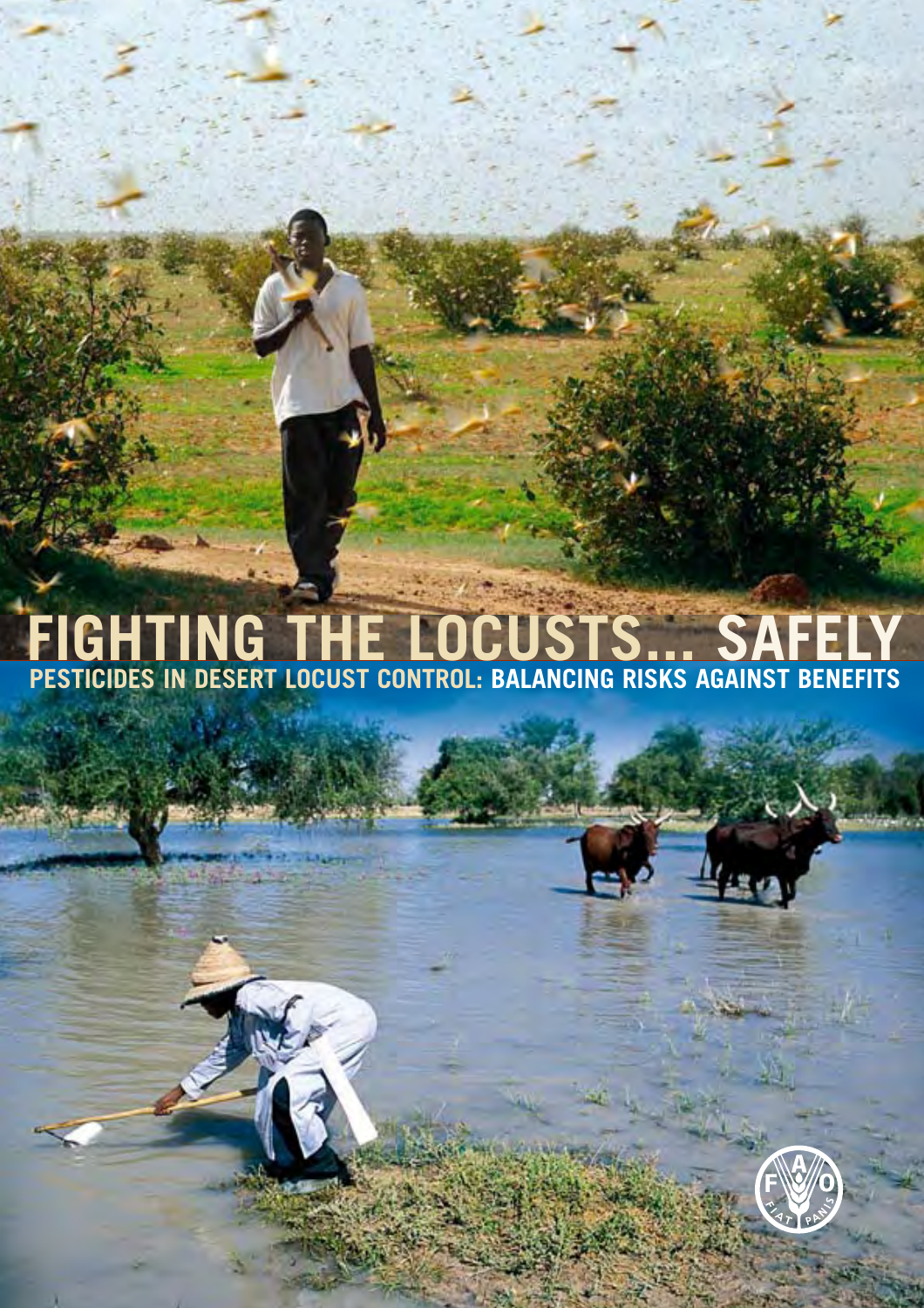### THE BATTLE OF **AGAINST THE DESERT LOCUST** IS NOT WITHOUT **RISKS**

### **This brochure presents the human health and environmental activities of FAO's Emergency Centre for Locust Operations (ECLO).**

ECLO managed emergency assistance to countries affected by the major upsurge in Desert Locust numbers that occurred in 2004/2005, mainly in western Africa.

Donors approved US\$80.6 million to fight the locust through FAO's technical assistance in 18 countries. Financial contributions were made by the European Commission, FAO's Technical Cooperation Programme, France, the Netherlands, Canada, Italy, USA, Saudi Arabia, Japan, United Kingdom, African Development Bank, IFAD, Islamic Development Bank,

Sweden, Spain, Germany, Finland, Belgium, Norway, Austria, Portugal, Agence intergouvernementale de la francophonie, Luxembourg, Australia, Ireland, Greece, UNDP and the Czech Republic.

ECLO assistance to the affected countries included pesticides, spray aircraft, locust control and communication equipment, environmental monitoring and technical advice.

ECLO operations continue until it is certain that each locust emergency is over. Long-term activities promoting preventive control of the Desert Locust under the EMPRES (Desert Locust) Programme are handled by FAO's Locust and Other Migratory Pests Group.

### **DESERT LOCUST UPSURGES CAN CAUSE SIGNIFICANT AND WIDESPREAD CROP LOSSES.** FOOD SECURITY AND EXPORT EARNINGS MAY ALSO BE SERIOUSLY THREATENED IN AFFECTED AREAS.

Consequently, it is not surprising that extensive control efforts are mounted whenever hopper bands or swarms of the Desert Locust develop in or invade a country. Applying chemical pesticides is still the principal approach used in Desert

Locust control. However, chemical pesticides may have adverse effects on human health and the environment. The risks of a locust plague therefore need to be continuously balanced against the risks of using pesticides.

**A serious Desert Locust upsurge developed in West Africa in late 2003, and by mid-2005 had affected 26 countries in Africa, the Near East and southern Europe. Nearly 13 million ha of Desert Locust infestations were treated with pesticides from October 2003 to September 2005.**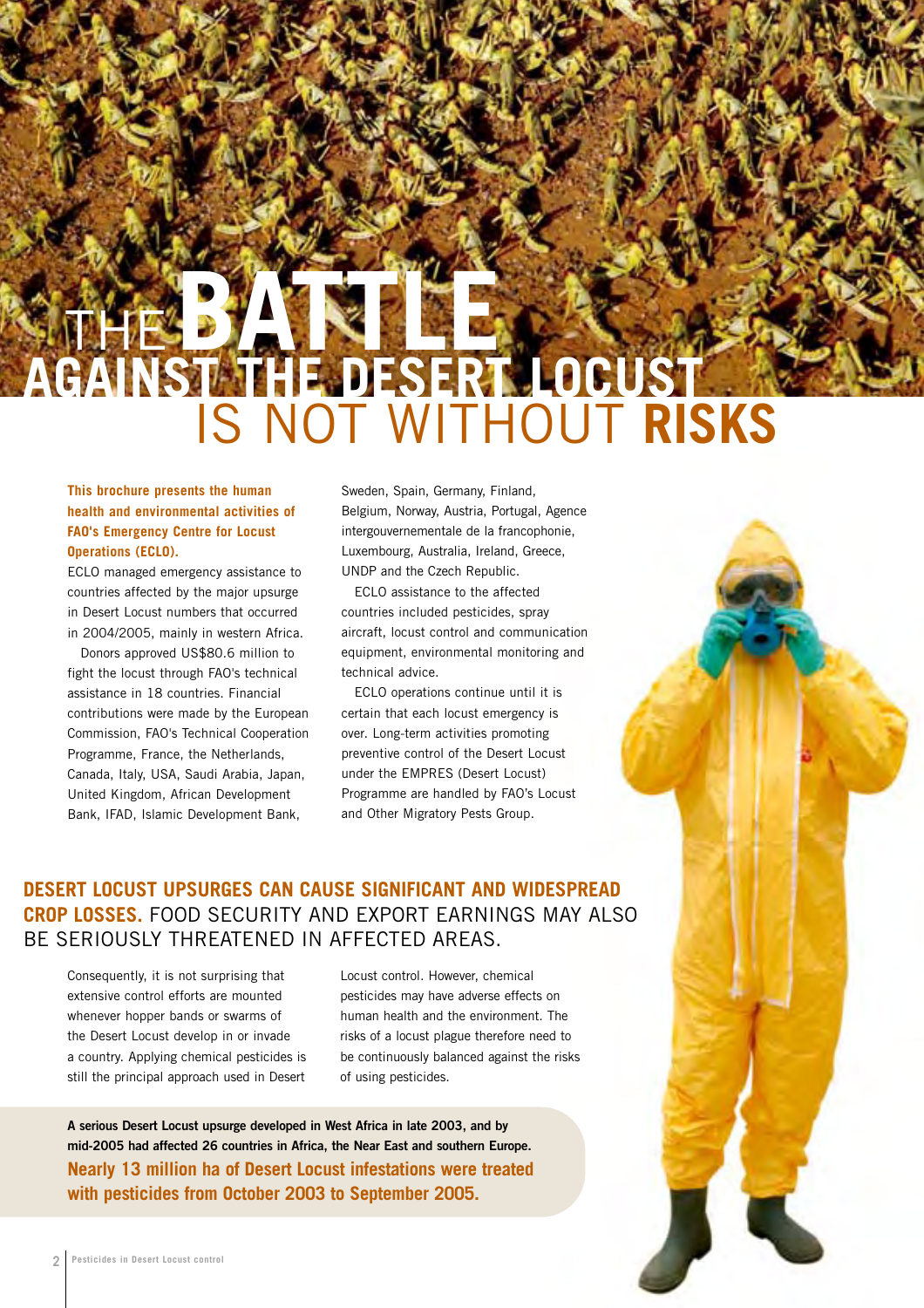

#### **MONTHLY NUMBER OF HECTARES TREATED WITH PESTICIDES DURING THE DESERT LOCUST UPSURGE FROM 2003 TO 2005 AT THE PEAK OF THE UPSURGE, MORE THAN 1 MILLION HA WERE TREATED EVERY MONTH**

| 007.03 | 03 <sup>10</sup> | 03 <sup>0.3</sup> | 04 | FEB.<br>04 | MAR.<br>04 | 04 | <b>MAY</b><br>04 | 04 | 04 | AUG.<br>04 | 04 | $00T$ . | 04 | 04 | $\frac{JAN}{0.5}$ | $\frac{FFB}{05}$ | MAR. | 05 | MAY | $\frac{J\text{UNE}}{0.5}$ | 05 | 05 <sup>10</sup> |
|--------|------------------|-------------------|----|------------|------------|----|------------------|----|----|------------|----|---------|----|----|-------------------|------------------|------|----|-----|---------------------------|----|------------------|
|        |                  |                   |    |            |            |    |                  |    |    |            |    |         |    |    |                   |                  |      |    |     |                           |    |                  |
|        |                  |                   |    |            |            |    |                  |    |    |            |    |         |    |    |                   |                  |      |    |     |                           |    | 2 000 000        |
|        |                  |                   |    |            |            |    |                  |    |    |            |    |         |    |    |                   |                  |      |    |     |                           |    | 1500000          |
|        |                  |                   |    |            |            |    |                  |    |    |            |    |         |    |    |                   |                  |      |    |     |                           |    |                  |
|        |                  |                   |    |            |            |    |                  |    |    |            |    |         |    |    |                   |                  |      |    |     |                           |    | 1 000 000        |
|        |                  |                   |    |            |            |    |                  |    |    |            |    |         |    |    |                   |                  |      |    |     |                           |    |                  |
|        |                  |                   |    |            |            |    |                  |    |    |            |    |         |    |    |                   |                  |      |    |     |                           |    | 500 000          |
|        |                  |                   |    |            |            |    |                  |    |    |            |    |         |    |    |                   |                  |      |    |     |                           |    |                  |
|        |                  |                   |    |            |            |    |                  |    |    |            |    |         |    |    |                   |                  |      |    |     |                           |    |                  |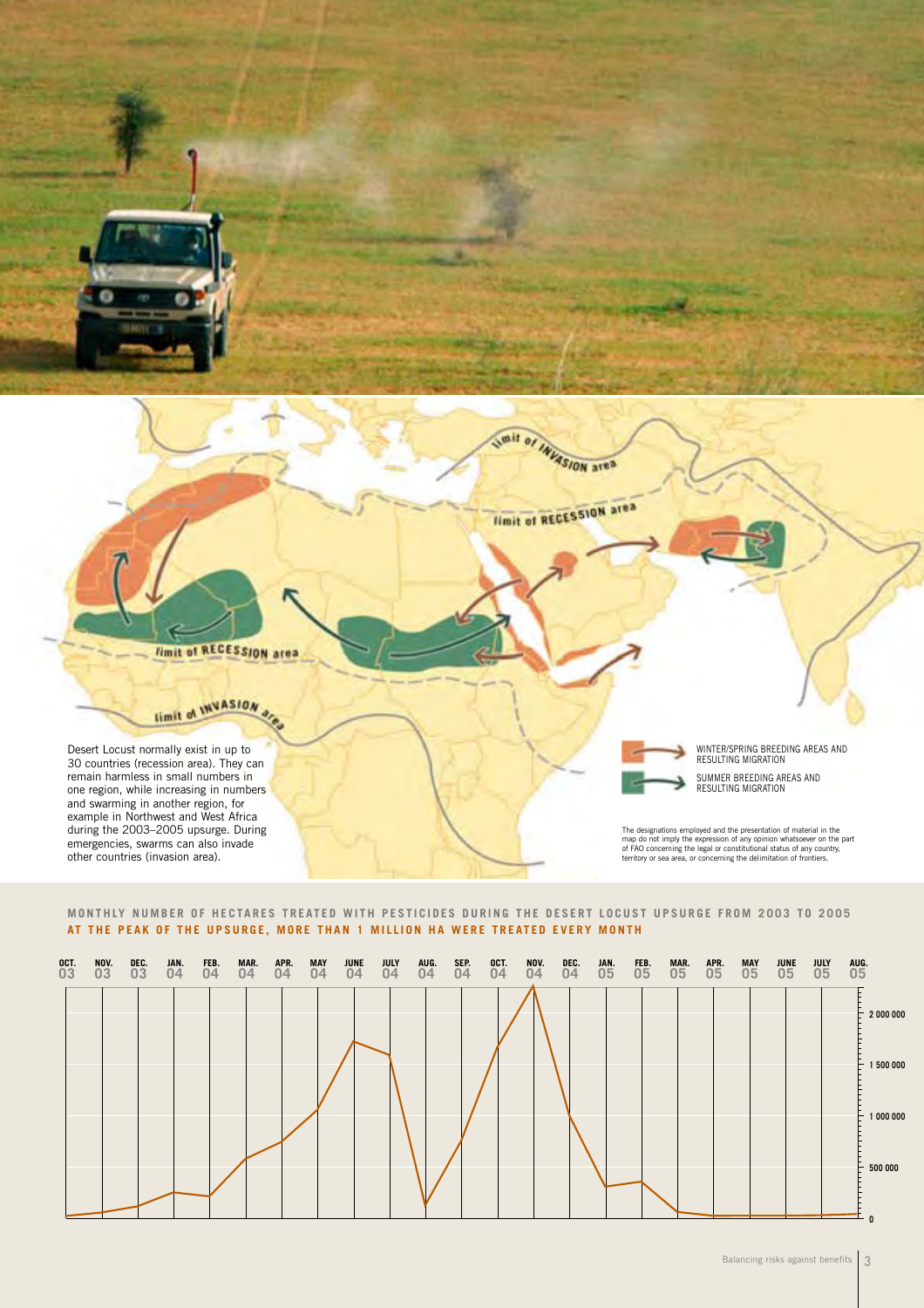

**FAO STRIVES TO MINIMIZE THE USE OF PESTICIDES AGAINST THE DESERT LOCUST AS MUCH AS POSSIBLE.** THE ORGANIZATION PROMOTES A PREVENTIVE CONTROL STRATEGY THROUGH A SPECIAL PROGRAMME: THE EMERGENCY PREVENTION SYSTEM FOR TRANSBOUNDARY ANIMAL AND PLANT PESTS AND DISEASES (EMPRES) – DESERT LOCUST COMPONENT.

EMPRES encourages intervention in the early stages of the development of a locust outbreak. This reduces the amount of pesticide to be applied because locusts are only present in relatively small areas. As an outbreak continues to develop first into an upsurge and then into a plague, more and more countries are affected and much larger areas need to be treated in order to control the locusts.

Nevertheless, for various reasons, a preventive strategy may not always be effective. Access to infested areas may be limited because of insecurity; financial and human resources cannot always be mobilized quickly enough to control an outbreak in time; or weather and environmental conditions are unusually favourable for the development of the locusts so that the national control capacity is overwhelmed. Therefore, it is

likely that Desert Locust units will occasionally need to cope with particularly large infestations, and use significant quantities of pesticide.

As a result, FAO has initiated applied research into control methods that are less hazardous to the environment, such as biological control and barrier treatments. The Organization has also assisted governments of countries affected by the Desert Locust to set up

pesticide management and quality control systems for control operations. Such actions help to increase the quality of pesticide formulations and the efficiency of the control operations and to reduce the risks for control staff, local people and the environment.

**The EMPRES Programme is further explained on page 8.**

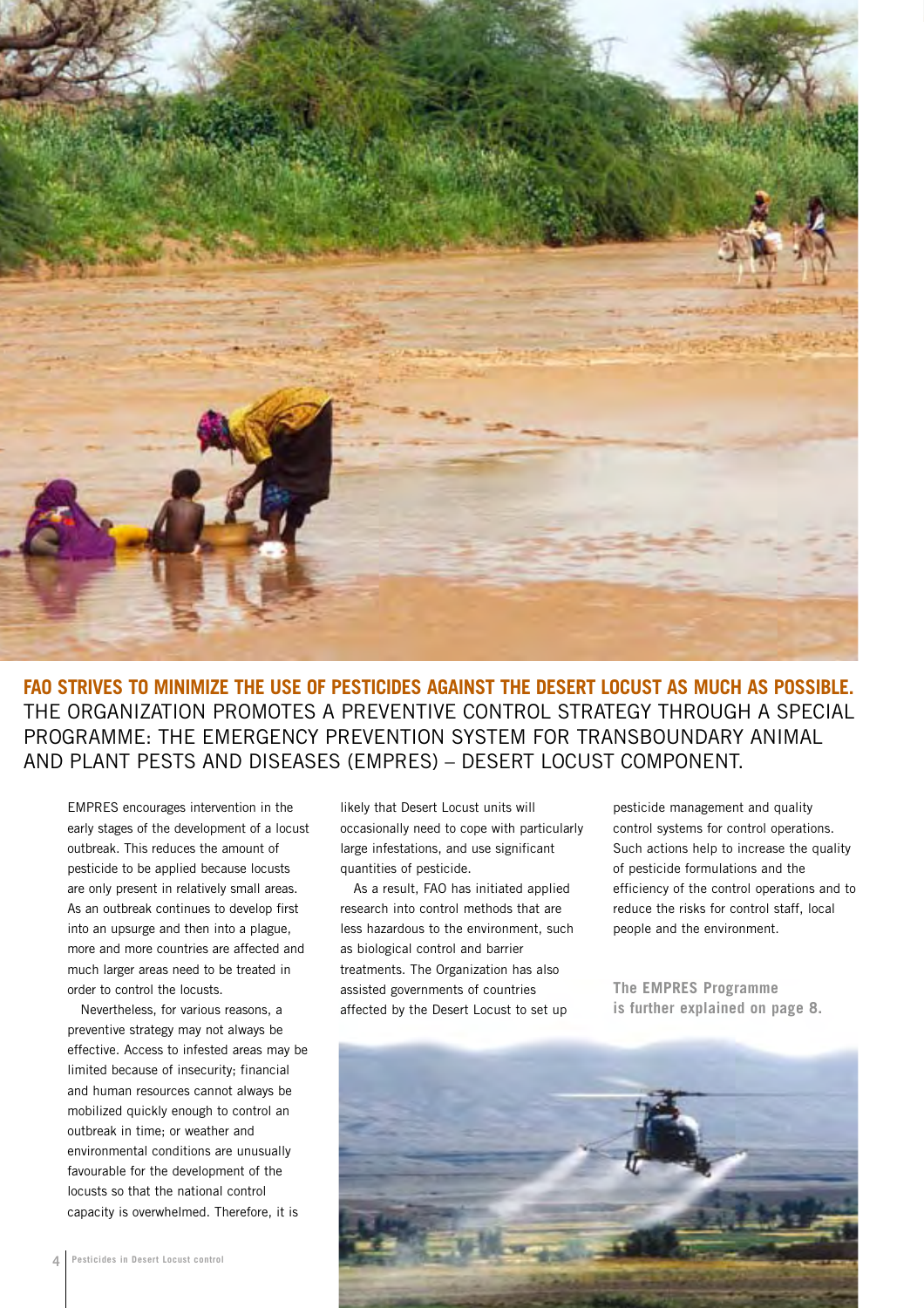# **QUALITY CON** FROM THE **FACTORY** TO THE **FIELD**

**FAO ATTEMPTS TO ENSURE QUALITY CONTROL THROUGHOUT THE ENTIRE LIFE OF THE PESTICIDES** USED IN CONTROL OPERATIONS.

**PRECAUTIONARY STEPS IN THE USE OF PESTICIDES AGAINST THE DESERT LOCUST**



This already starts with the selection of the pesticide, its formulation quality control and the control technique. It continues with the purchase of the product and its transport to the affected country and to the spray site. The greatest risks occur during storage, in-country transport and the various stages of field control operations; a great deal of attention is given to monitoring and reducing risks during loading, handling and spraying of pesticides. Pesticide storage, periodic formulation quality control, and eventual

disposal of empty pesticide drums need to be carried out with minimum risk to the environment and the human population.

The remaining part of this brochure explains in more detail what can be done to ensure the quality of Desert Locust control and reduce the risks for human health and the environment.

Balancing risks against benefits **5**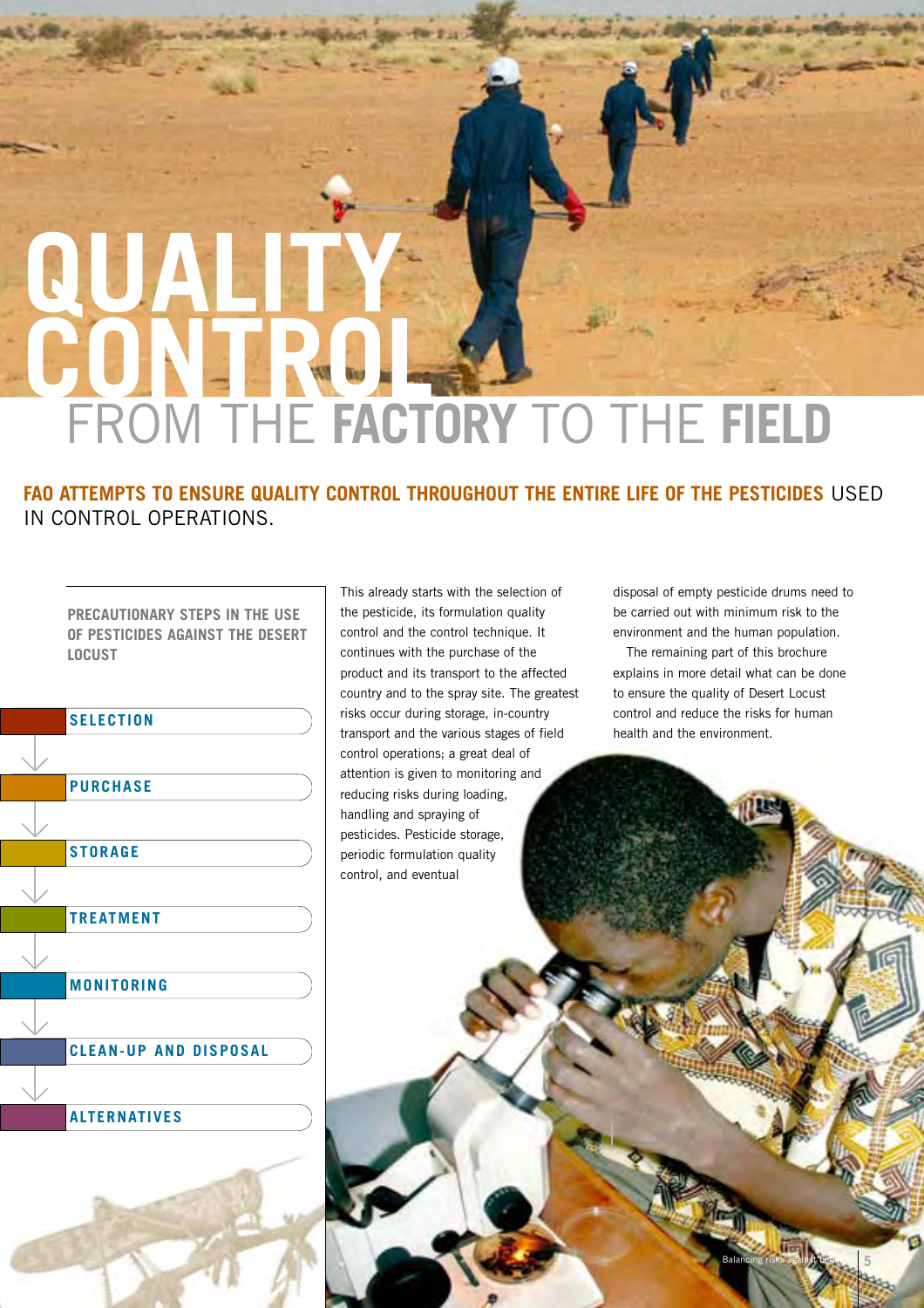### **SELECTING** THE APPROPRIATE **PESTICIDE** AND **CONTROL TECHNIQUE**

**PESTICIDES TO BE USED IN CONTROL CAMPAIGNS SHOULD BE EFFECTIVE AGAINST THE DESERT LOCUST** AND HAVE MINIMAL IMPACT ON HUMAN HEALTH AND THE LOCAL ENVIRONMENT.

To ensure that this is the case, FAO seeks advice from the Pesticide Referee Group, an advisory body of independent eminent experts that evaluates pesticides for locust control. The Group assesses the quality of efficacy trials that have been carried out against locusts and grasshoppers. On the basis of these evaluations, verified dose rates are defined for Desert Locust control. National Desert Locust control units in affected countries can rely on these dose rates to provide effective control of Desert Locust infestations.

Furthermore, the Pesticide Referee Group evaluates the results of environmental

impact studies relevant to locust control. The Group classifies the risks of using these pesticides for Desert Locust control, so that national control units can make an informed choice about the products they wish to use.

Efficiency can also be optimized and adverse impact reduced by selecting the appropriate control technique. The socalled "barrier treatments" have both operational and environmental advantages. FAO actively promotes the wider use of this technique in Desert Locust control. Control operations usually concentrate on treating settled swarms,

but logistical difficulties may limit such an approach. Large blanket treatments against diffuse hopper populations are avoided because they waste pesticides and pollute the environment. Depending on the locust target and the local situation, the most appropriate control technique is chosen.

FAO has launched a new initiative to carry out trials designed to optimize barrier treatments. Of particular interest is the question as to how far barriers can be spaced while still ensuring effective locust control.

### **TESTING PESTICIDES FOR BARRIER TREATMENTS**

**A particular control technique that can be used against hopper bands of the Desert Locust is that of barrier treatments. In this technique, parallel strips of vegetation are treated with a pesticide while the areas between the strips are left unsprayed. Since hopper bands tend to move downwind in**

**their search for food, they will encounter the treated strips of vegetation and accumulate a lethal dose of the pesticide.**

**The advantages of barrier treatments are multiple. From an operational point of view, they allow rapid treatment of large areas infested with Desert Locust hopper bands,**

**thus freeing badly needed time for survey and control activities elsewhere. An important environmental advantage is that parts of the infested areas remain untreated, reducing effects on non-target organisms. And finally, barrier treatments are much less costly than blanket sprays.**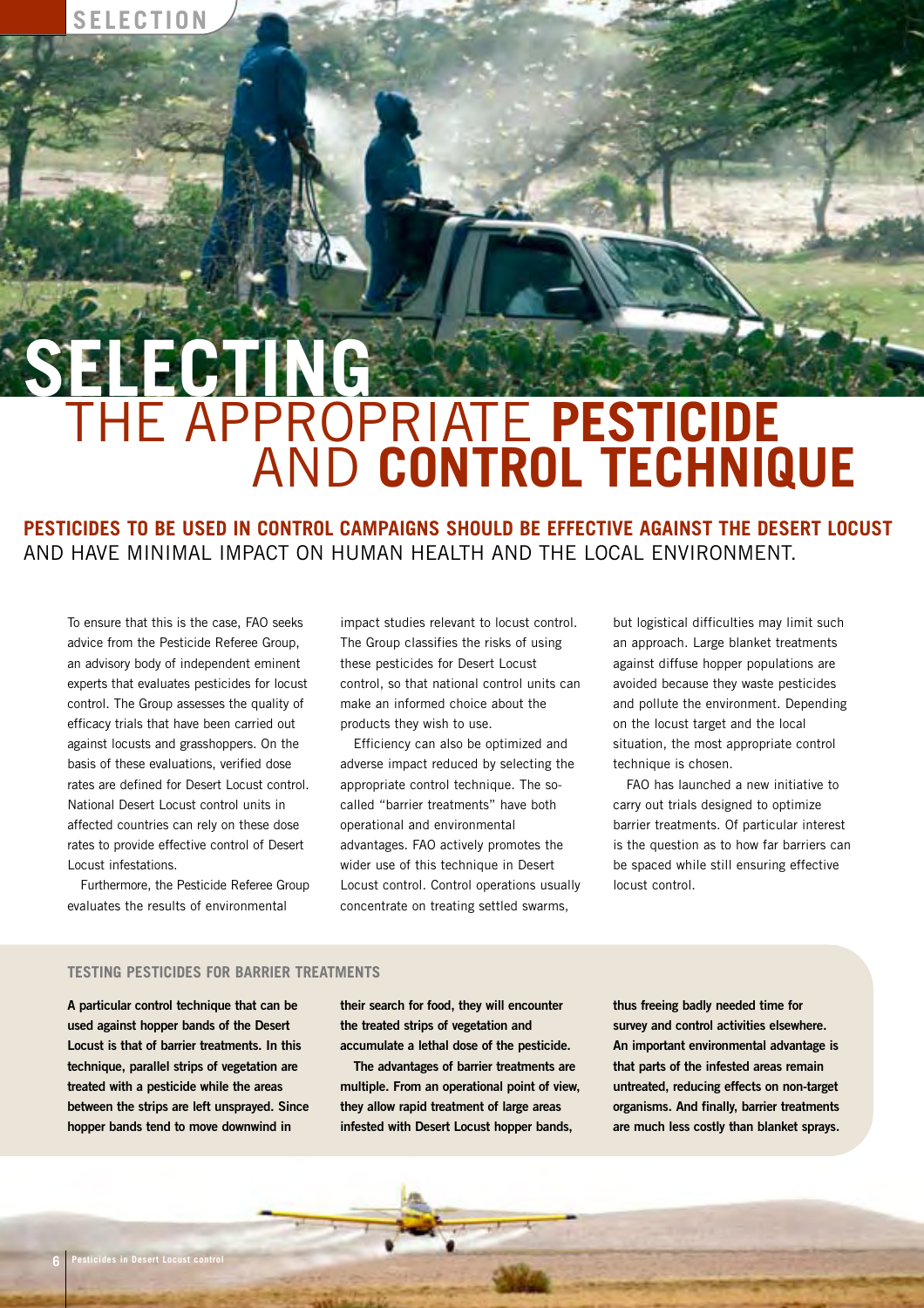### **PURCHASING**  PESTICIDES: **GETTING** THE **NUMBERS RIGHT**

**RESTRICTED** 

**LARGE AMOUNTS OF OBSOLETE PESTICIDES ARE STILL TO BE FOUND ALL OVER AFRICA**, WHERE THEY RISK CONTAMINATING THE ENVIRONMENT AND POSE A **HEALTH HAZARD FOR LOCAL PEOPLE.**

A considerable part of these pesticides was originally purchased for migratory locust control. The pesticides became obsolete because of overpurchasing by the affected countries, donations that were more generous than necessary and badly coordinated, or simply because the pesticides were delivered after an outbreak had died down.

Countries face a serious dilemma when planning to purchase pesticides since Desert Locust outbreaks are periodic and are difficult to predict in the long term. If countries buy large stocks and the outbreak does not last long, they may find themselves with significant quantities of unused products that can become obsolete. If countries buy small amounts of pesticides, they risk running out of stock if the outbreak lasts longer than expected.

As a result, FAO and various other donors now purchase pesticides in small amounts and send them at short notice, mostly by cargo aircraft, to the affected regions. This allows a rapid response to local needs but avoids creating large stocks that can become obsolete.

Furthermore, to avoid overstocking of pesticides, FAO carries out detailed needs assessments before purchasing new stocks and attempts to coordinate

with other (bilateral) donors and affected countries to avoid simultaneous purchases that may result in overstocking. A central databank of national stocks has been created to improve the Organization's capacity to send pesticides where needed. Strict purchasing criteria ensure that the products bought by FAO are effective, pose the least possible hazard for their users and are of good quality.

In the longer term, FAO assists locustaffected countries in determining realistic strategic stocks of pesticides. These stocks should be large enough to enable a country to intervene in an early locust outbreak before further pesticides are obtained, but not so large as to risk becoming obsolete. In addition, there are ongoing discussions with the pesticide industry to set up pesticide banks of both chemical pesticides and biopesticides. These banks are intended to be pesticide stocks that the pesticide industry can make available at short notice for locust control, but that can be sold for the control of other insect pests when no locusts are present. By turning over the stock at the factory, the pesticide stock should not become obsolete.

All these measures will reduce the risk of the creation of obsolete stocks while

ensuring rapid intervention against locust outbreaks. Cleaning up obsolete pesticide stocks is extremely expensive, often now costing more than the value of the products when they were originally bought.

**THE FOLLOWING ARE SOME OF THE TECHNICAL CRITERIA THAT FAO APPLIES WHEN PURCHASING PESTICIDES FOR DESERT LOCUST CONTROL**

- **>The pesticide must have a demonstrated efficacy against the Desert Locust, i.e. have a verified dose rate set by the FAO Pesticide Referee Group**
- **>The product has not been classified as extremely hazardous (class Ia) or highly hazardous (class Ib) according to the World Health Organization**
- **>The product should be authorized for locust or grasshopper control in the country of intended use**
- **>The product formulation must conform to FAO quality specifications**
- **>The product should be packed and shipped in UN-certified steel containers**
- **>The product should be labelled according to FAO guidelines, in the language(s) of the country, and contain the necessary information on pesticide composition, use recommendations and risks**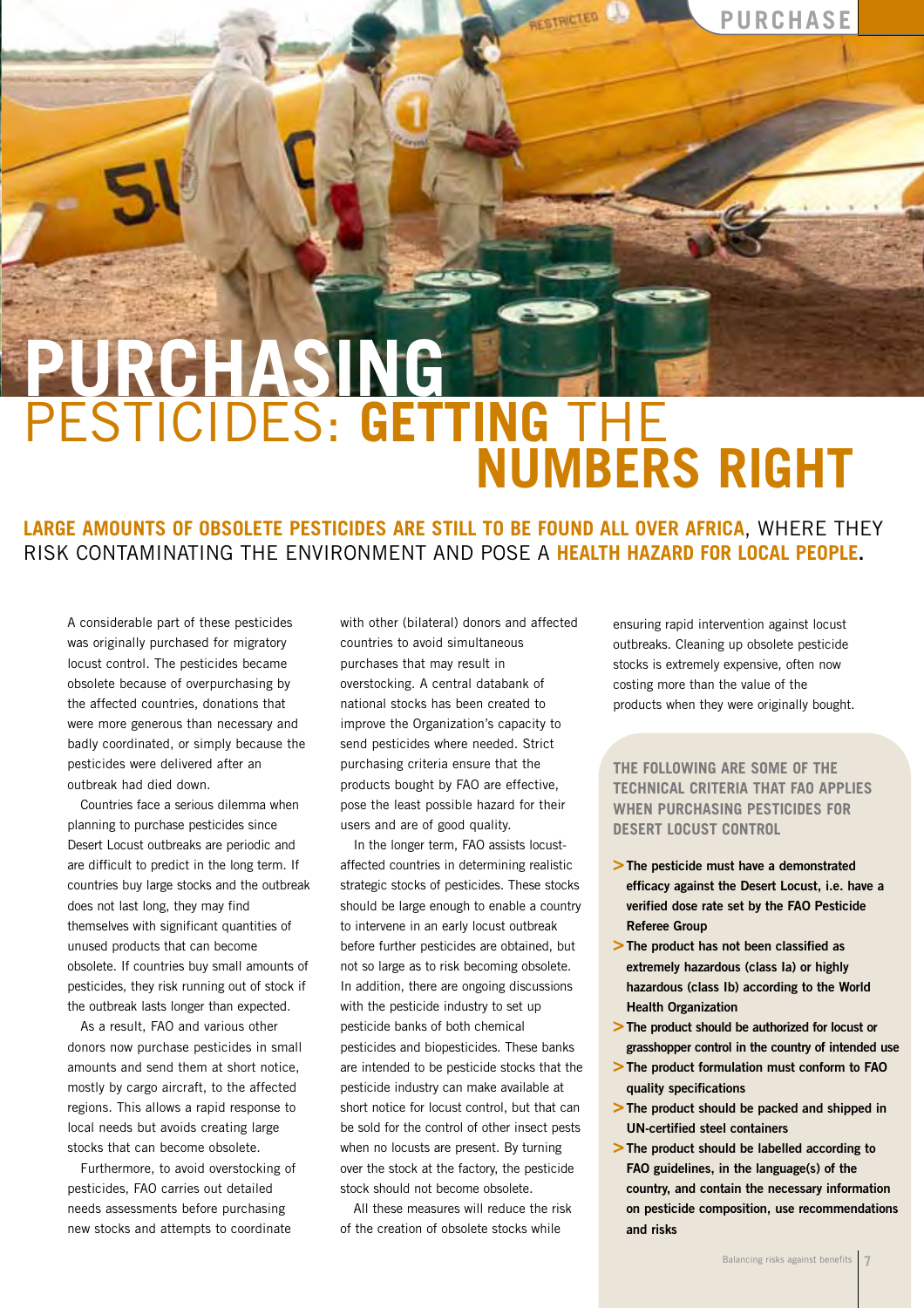

### **RENOVATION** AND **CONSTRUCTION**  OF PESTICIDE **STORES**

H)

**PESTICIDES NEED TO BE STORED PROPERLY** TO AVOID RISKS FOR LOCAL PEOPLE AND THE ENVIRONMENT.

Correct storage and periodic quality control of existing pesticide formulations are necessary in order to extend the shelf-life of pesticide stocks and are crucial in order to be prepared for a pest such as the Desert Locust that only

occurs irregularly. At the same time they will lessen the speed at which stocks become obsolete.

Pesticide stores meeting international standards are being built and/or renovated in Chad, Mali, Mauritania, Niger and

Senegal with support from FAO and its donor partners. In the longer term, these stores will be used to keep strategic stocks of pesticides as part of the preventive control system being set up under EMPRES in West Africa.

#### **PREVENTIVE CONTROL**

**FAO's Emergency Prevention System for Transboundary Animal and Plant Pests and Diseases (EMPRES) attempts to strengthen Desert Locust survey control in countries along the Red Sea. It is being expanded to western Africa. Its principal objective is to minimize the risk of Desert Locust**



- **emergencies by strengthening national capacities. The three components of EMPRES are:**
- **>early warning of increases in locust populations through improved locust survey,**
- **>early reaction against locust outbreaks through strengthening control capacity, increasing the efficacy of pesticide treatments, reducing environmental and health hazards of spraying, and**
- **>research on improved locust and survey control including trials on alternatives to chemical pesticides.**

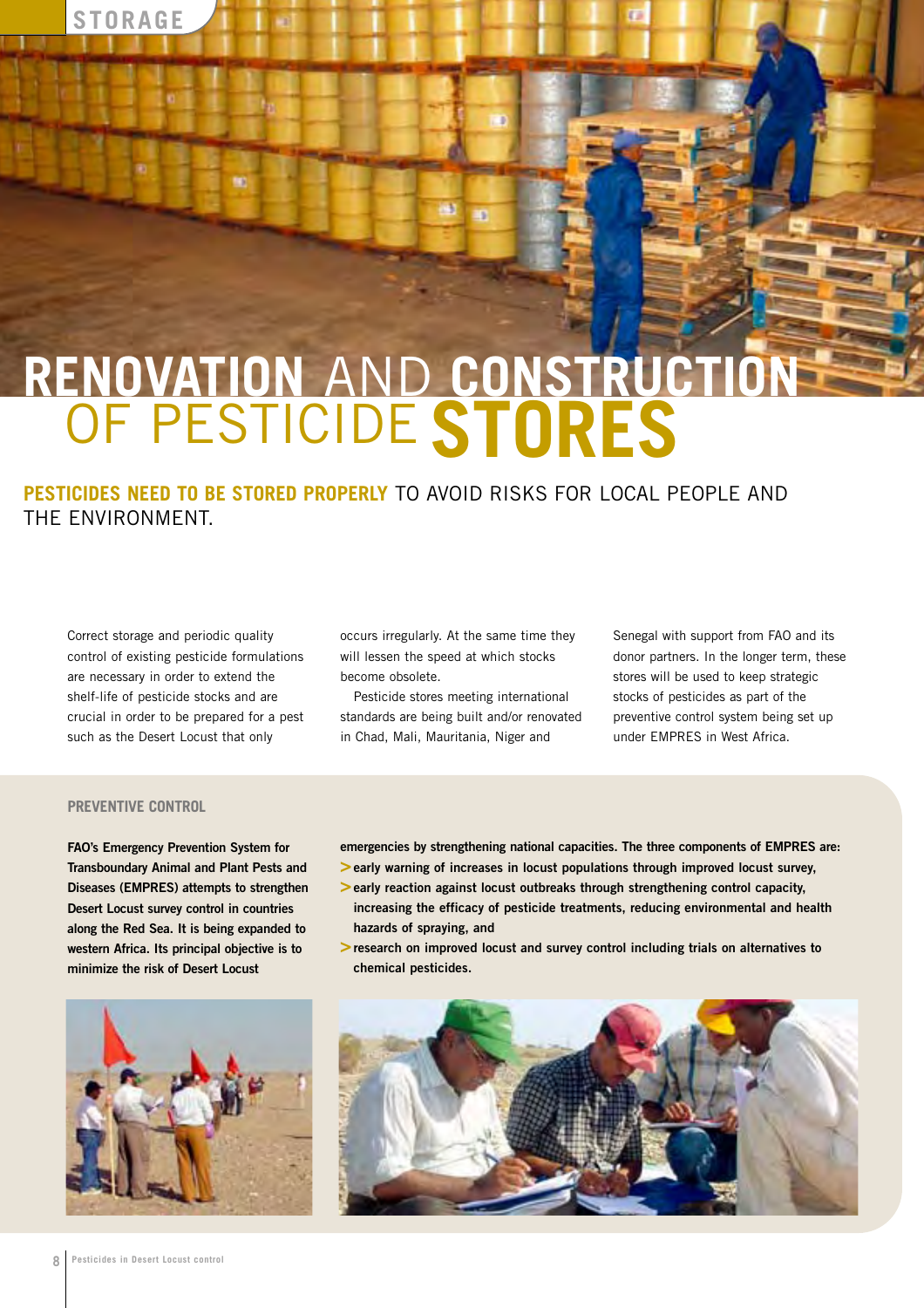### **PRECISE** AND **EFFECTIVE TREATMENTS**  WITH **LIMITED RISKS**

**NEW TECHNOLOGY HAS GREATLY INCREASED THE PRECISION OF DESERT LOCUST CONTROL OPERATIONS.** GLOBAL POSITIONING SYSTEMS (GPS) IN SURVEY VEHICLES AND AIRCRAFT ENABLE THE EXACT LOCATION OF THE LOCUST HOPPER BANDS AND SWARMS TO BE DETERMINED.

Control teams then rapidly reach these spray targets. Advanced electronics in spray aircraft now permit precise spray targets to be found back in the middle of the desert and spray swaths to be laid accurately over the target. This greatly facilitates quality control of the treatments and monitoring of potential environmental effects.

However, advanced technology in itself is not enough. A basic prerequisite in order to minimize the risks of Desert Locust control operations is that national survey and control staff be well trained. This will ensure that pesticides are applied when and where they are absolutely necessary, and at the right dose rate. Furthermore, field staff will prepare the spray operations and take care of appropriate aftercare such as cleaning up equipment and assessing the efficacy of the treatment.

Through its technical consultants in the field, FAO is continuously in contact with local survey and control staff and can provide on-the-job training when required. In addition, extensive training programmes on Desert Locust management are routinely carried out.

For example, 21 master trainers from 11 countries (Burkina Faso, Cape Verde, Chad, Gambia, Guinea, Guinea-Bissau, Mali, Mauritania, Niger, Senegal and Djibouti) attended a three-week regional workshop from March to April 2005 in Niamey, Niger, with various FAO experts and consultants, sharing and upgrading their knowledge on the theme: "What to know, what to teach on the Desert Locust". These master trainers, in turn, trained a total of approximately 600 staff in Desert Locust bioecology, locust survey and control techniques, environmental and health precautions, and Desert Locust campaign management. The benefits gained from these regional and national training sessions are then assessed in order to identify and fill any remaining gaps.

Special care is taken to avoid using chemical pesticides in ecologically or economically sensitive areas. Nature reserves and other protected areas should be off-limits for large-scale locust control. Waterbodies and major beekeeping zones are avoided or, if control is essential, only low risk pesticides are used there.



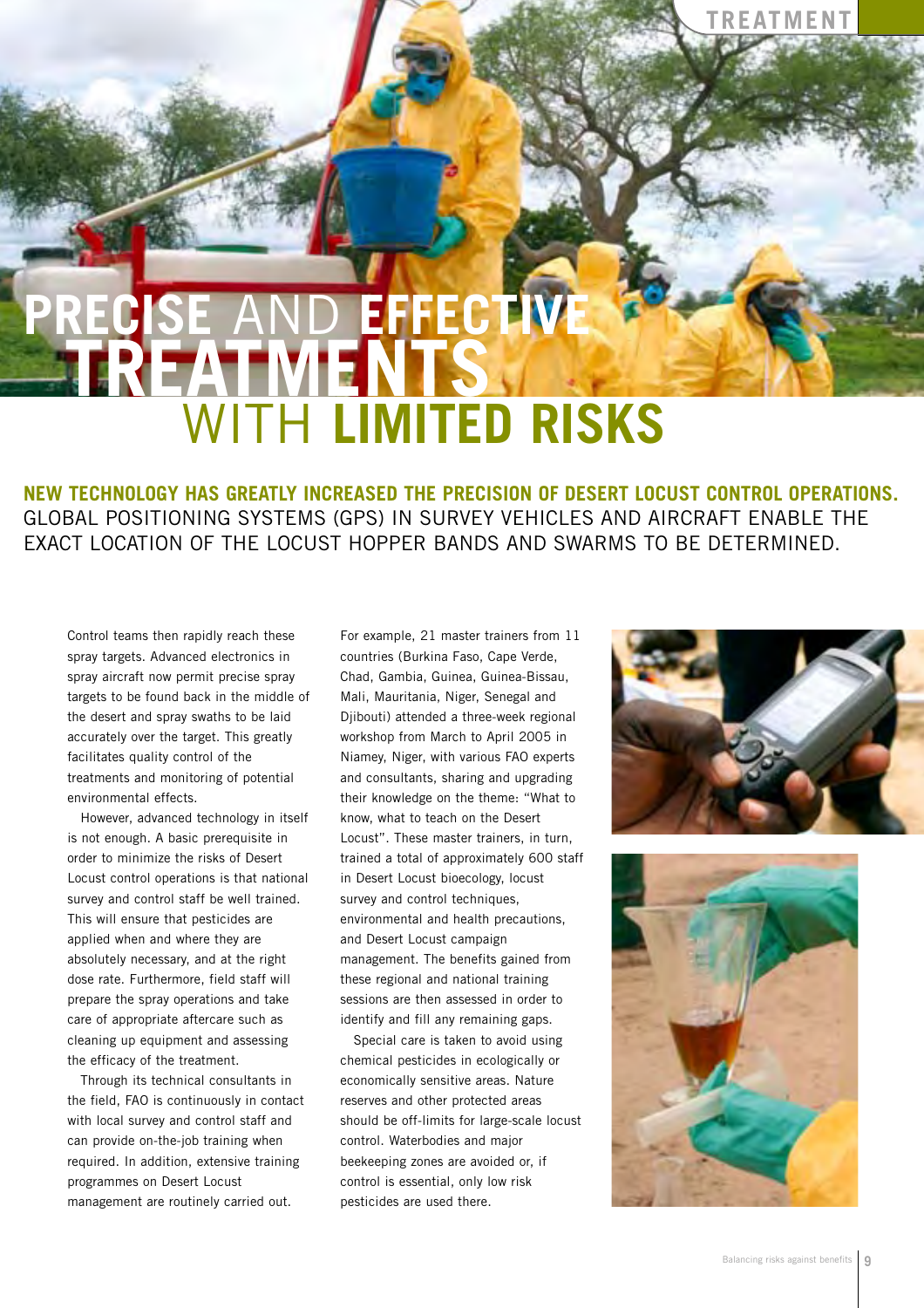### **MONITORING CONTROL** OPERATIONS

**IN VARIOUS COUNTRIES WHERE DESERT LOCUST CONTROL TAKES PLACE, A QUALITY CONTROL SYSTEM FOR SPRAYING OPERATIONS IS BEING SET UP.** SPECIALIZED TEAMS OF CHEMISTS, BIOLOGISTS, AGRONOMISTS AND MEDICAL PERSONNEL CARRY OUT TREATMENT MONITORING, INDEPENDENT OF THE CONTROL TEAMS. **QUALITY CONTROL CONSISTS OF SEVERAL ACTIVITIES THAT TRY TO ANSWER A WIDE RANGE OF QUESTIONS.**

#### **Evaluation of quality and efficacy of the**

**treatments.** How effective have the treatments been? Has the dose rate been respected? Are the mortality rates of the locust populations sufficiently high? Have any problems been encountered with the pesticide or the spray equipment?

#### **Assessment of risks to the environment.**

Has any excessive mortality been observed in organisms not targeted by the spraying? Are populations of important groups of fauna affected by the pesticides? Have adverse effects on fisheries or beekeeping been observed?

#### **Assessment of risks to local people.**

Have buffer zones around villages and (drinking-) water sources been respected? Were local populations informed about the precautions to be taken? Are withholding periods for cattle or pre-harvest intervals for crops being adhered to?

#### **Health checks for control staff.**

Are safety precautions followed? Have spray operators been excessively exposed to pesticides? Have any pesticide poisoning incidents occurred? Do certain control practices need to be modified to reduce risks?

**Sampling for pesticide residues.** What are the initial pesticide levels on vegetation or crops and how quickly do they disappear? Do residue concentrations exceed legal limits or environmentally safe levels?

Locust control reaps a twofold advantage from this type of treatment monitoring: it increases efficiency of operations and it limits adverse effects on control staff, local people and the environment.

Specialized teams, with officers from the Ministries responsible for Environment, Health and Agriculture have been trained in several countries. Their task is to check the health of the workers who handle pesticides

and that of the population in affected areas; to monitor any environmental pollution; and to help improve the quality of the treatments. National institutions involved include the CERES-Locustox Foundation in Dakar and the Central Veterinary Laboratory in Bamako.

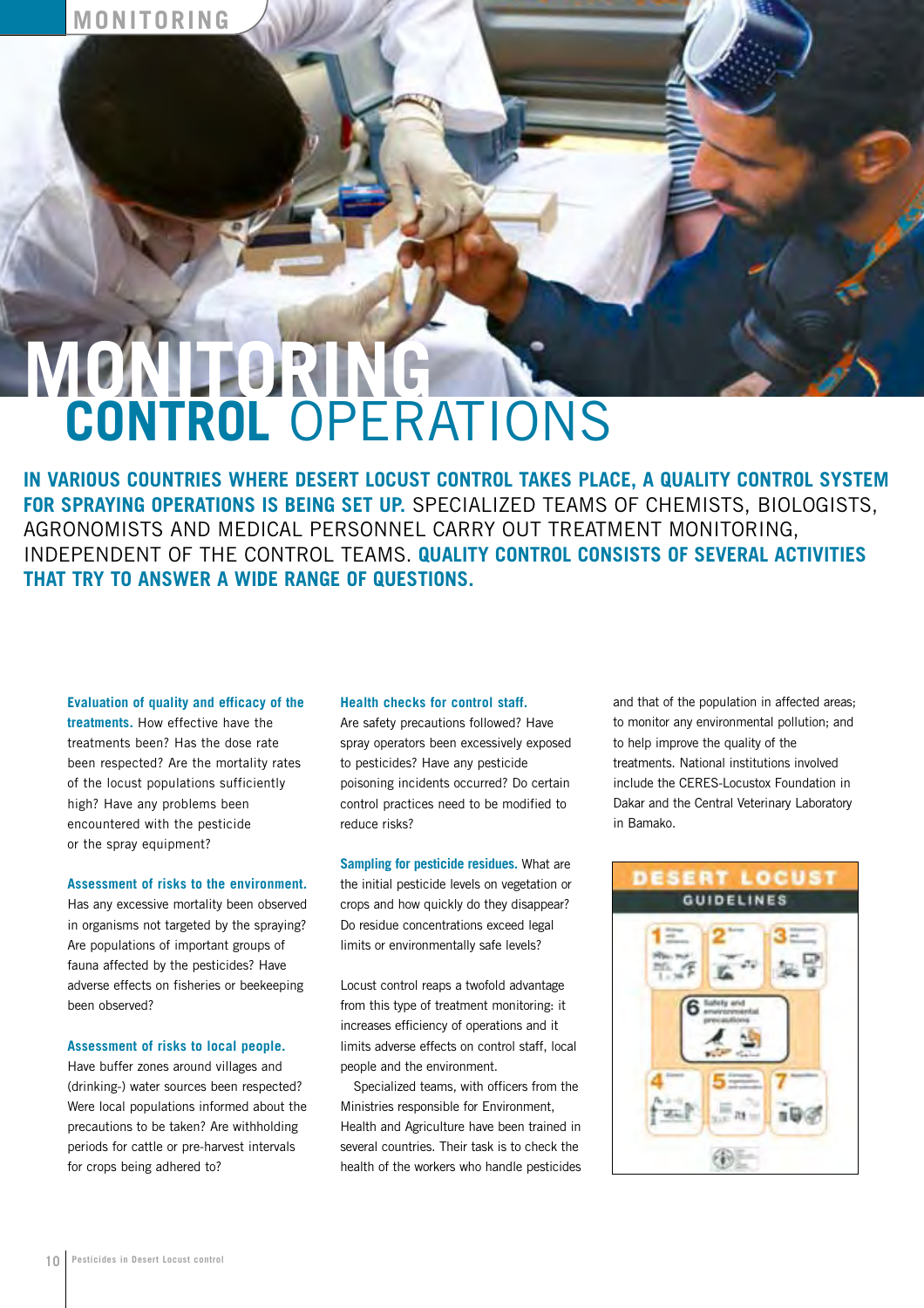

Above and below right: examples of terrestrial and aquatic animals that are vulnerable to pesticides









#### **CHECKING THE HEALTH OF CONTROL STAFF**

**Because locust control staff are in daily contact with pesticides, they run the highest risk of exposure. Health monitoring of pesticide applicators and other field staff is therefore a major concern for national locust control organizations and for FAO.**

**At the start of a control campaign, field staff undergo a thorough medical check-up. The objective is to assess whether a person may be particularly sensitive to pesticide poisoning. If so, the person can be given a task in the campaign that does not expose him/her to pesticides.** 

**During the campaign, a doctor or nurse regularly monitors control staff. Any general health problems are assessed, possible poisoning symptoms evaluated and blood samples taken to ascertain exposure to the pesticides. In the blood, the level of an enzyme called acetylcholinesterase (AChE) is measured. An inhibition of the activity of AChE in the blood indicates that the person has been exposed to organophosphate pesticides. These are a group of pesticides often used in locust control. High AChE inhibition is a symptom of pesticide poisoning. Staff showing increased AChE inhibition will be taken temporarily off the job and transferred to work that does not involve pesticides. This will prevent them from being poisoned through regular exposure.**

**Blood analysis for AChE inhibition can be undertaken in the field, using sophisticated portable analysers. This will ensure that rapid action can be taken from the moment that overexposure to pesticides is observed. FAO has trained medical staff in health monitoring of campaign staff and has provided the necessary equipment.**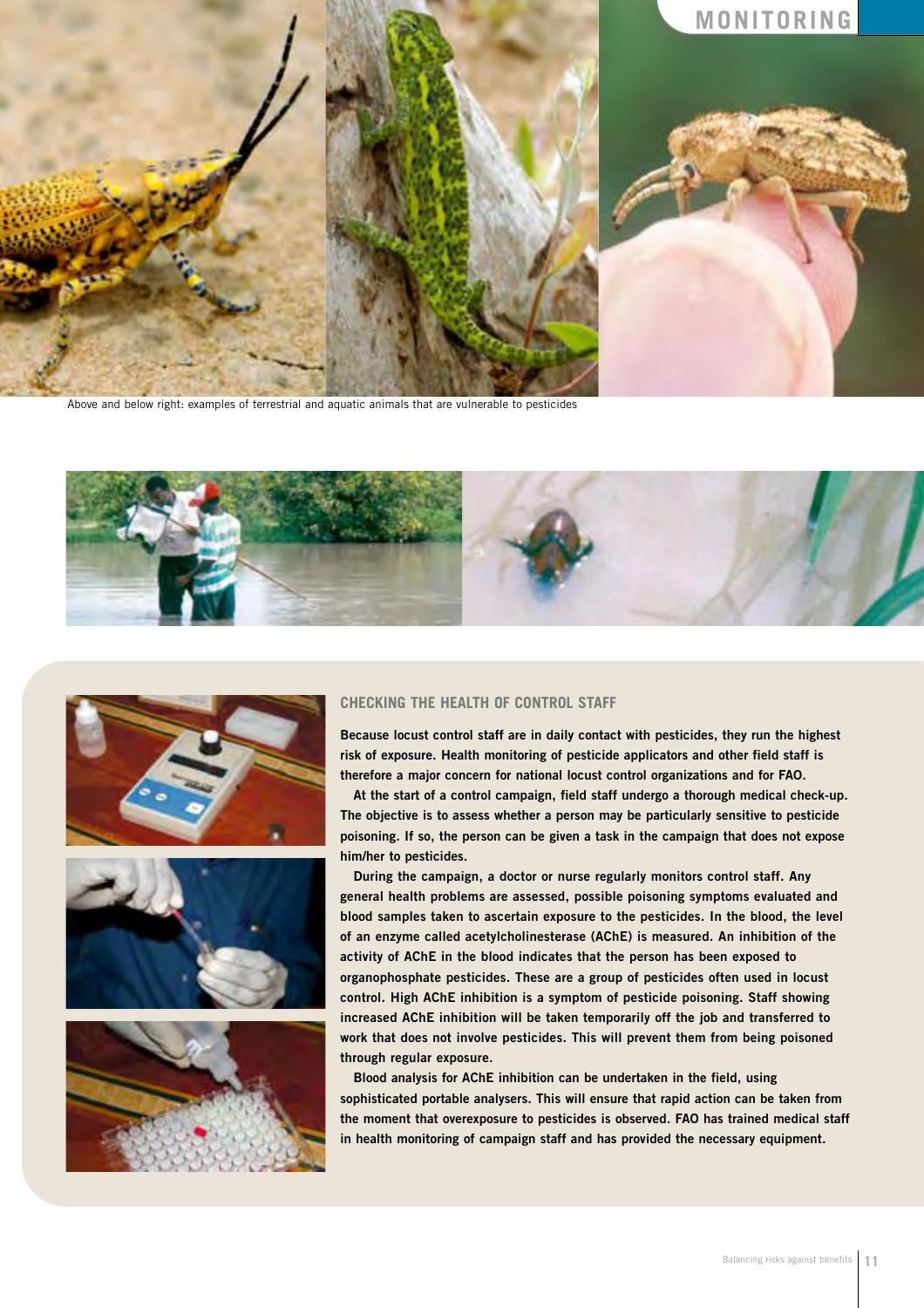

### **DESERT LOCUST CONTROL TAKES PLACE IN THE ARID OR SEMI-ARID REGIONS OF AFRICA, THE MIDDLE EAST AND SOUTHWEST ASIA.** IN ALMOST ALL THESE AREAS, WATER IS IN SHORT SUPPLY.

Metallic and plastic pesticide containers used for Desert Locust control are consequently in great demand by the local population since they can be used to store and transport water, and sometimes even food. FAO always buys pesticides in UN-certified steel drums and never buys pesticides in plastic containers.

Unfortunately some bilateral donors provided plastic drums, which cannot be sufficiently well cleaned to prevent potentially toxic residues. The reuse of empty containers for drinking-water or food can thus pose a serious health hazard.

Empty containers must be collected and either recycled or destroyed. This

has always been a difficult problem in locust control.

The collection of empty containers is time-consuming, especially in the middle of a control campaign. Moreover, appropriate recycling or destruction of these containers is not possible locally because of lack of facilities.

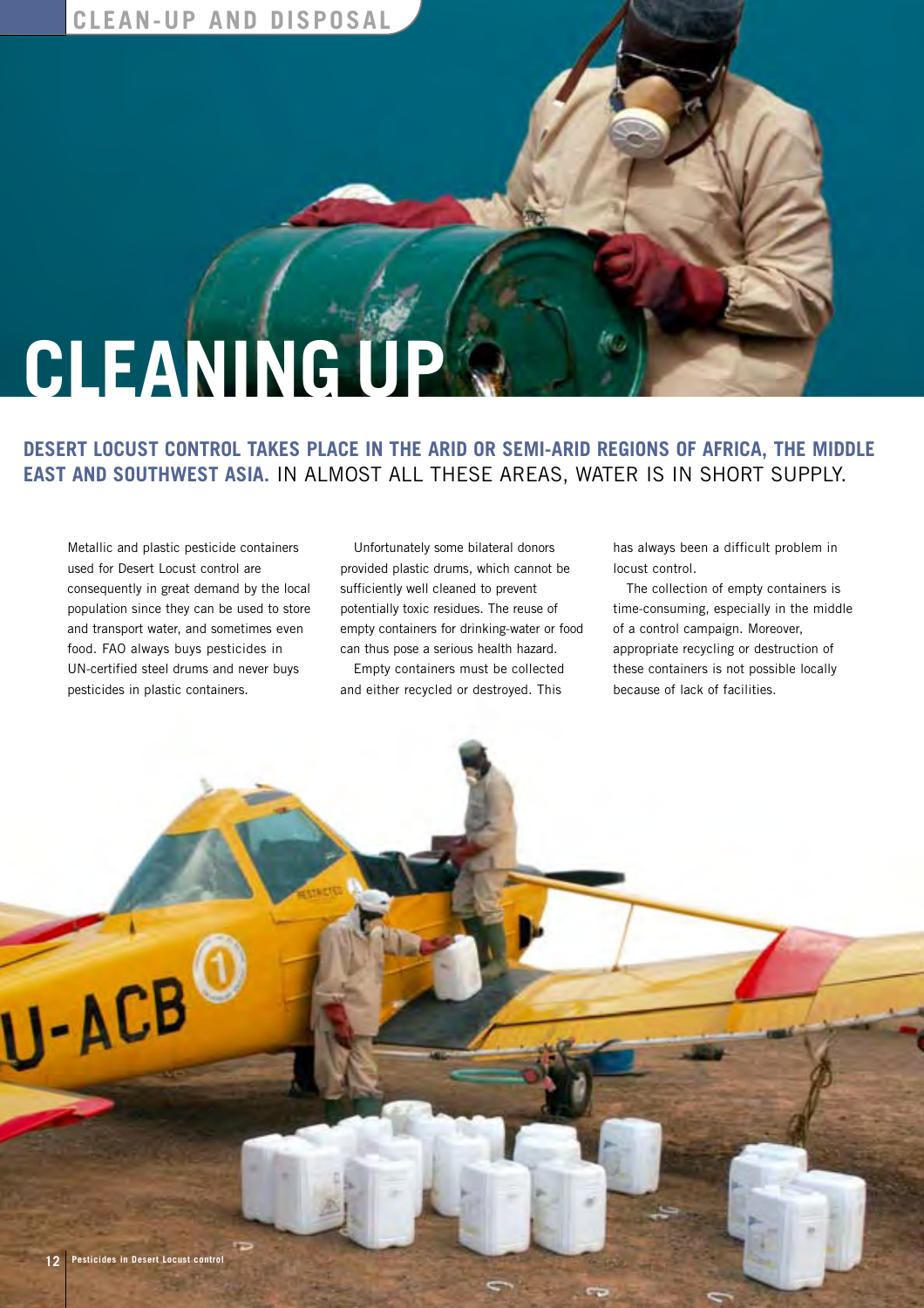

In collaboration with the national locust control organizations, FAO is developing systems of collection and recycling of empty pesticide drums in Mauritania, Mali, Niger and Senegal. State-of-the-art drum rinsing and crushing units have been installed in Mauritania and Mali, and specialized staff trained in their use.

Whenever possible, a limited number of steel containers are reused for

pesticide storage. In some cases, empty containers are taken back by the manufacturer for recycling. In all other cases, the steel drums are cleaned and crushed to reduce the volume for storage and transport. They can then be used as scrap metal and recycled in national smelters. Plastic pesticide containers are much more difficult to recycle locally. No environmentally sound solution in locust-affected

countries has yet been found for destroying them. Hence FAO's decision not to buy them any longer.

In addition to these more technical solutions, awareness raising campaigns are also mounted. Local people are informed about the risks of reusing pesticide containers. Whenever they come across empty containers, they are asked to take them to the locust control unit or the plant protection service.





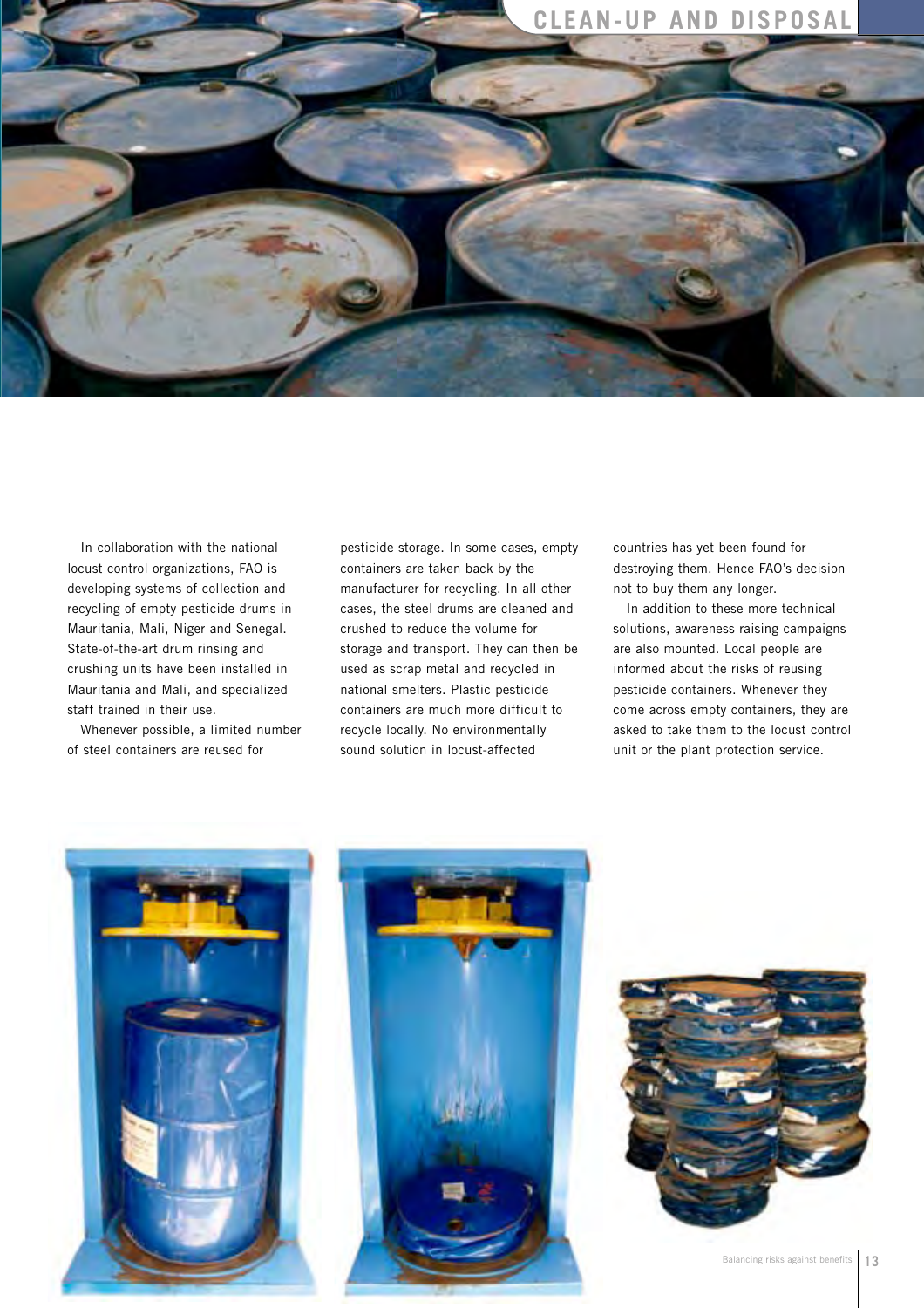## **LOOKING FOR ALTERNATIVES**

**MANY OF THE PESTICIDES USED IN DESERT LOCUST CONTROL WILL POSE SOME RISK TO THE ENVIRONMENT AND TO HUMAN HEALTH**, EVEN IF THEY ARE USED JUDICIOUSLY.

The search for alternative, more environmentally benign control options therefore continues. One approach being investigated is the further introduction of barrier treatments using persistent, but biologically safe pesticides. In barrier spraying only a small portion of the infested area is treated ( the "barriers"), thus saving money and the environment.

The use of biological pesticides is another option. For some time, a mycopesticide based on the fungus *Metarhizium anisopliae* var. *acridum* has been on the market. This is a locustspecific biological insecticide that has very

limited side-effects on other groups of organisms. The fungus penetrates the cuticle of the locust, grows inside its body and subsequently kills it.

Its commercial formulation, Green Muscle™, has been tested for several years in Africa on a large range of grasshoppers and locusts and found to be very effective. A similar product, Green Guard™, is being used on a large scale in Australia. However, more field-testing is necessary in Africa to explore the potential and limitations of the product under different climatic conditions. Such tests are carried out whenever possible and coordinated by FAO.

Because of its relatively slow mode of action, Green Muscle™ is likely to be most effective in a preventive control system, where crops are not directly threatened. Furthermore, it can be used in ecologically sensitive ecosystems, where conventional pesticides would not be allowed, such as in national parks and other nature conservation areas.



Locust affected by *Metarhizium*. Photo: IITA

### **FIELD TRIAL WITH GREEN MUSCLE™ IN ALGERIA**

**A trial was organized by FAO in May 2005 in close collaboration with the Algerian National Institute of Plant Protection and the International Institute of Tropical Agriculture. Various elements had to be right. Sufficiently large populations of Desert Locust hoppers had to be present. The drums of the biopesticide Green Muscle™ needed to be cleared rapidly through Customs and transported 500 km by truck to the trial site. The spray aircraft and vehicle-mounted sprayers had to be calibrated and ready to go. Field staff needed to be briefed on exactly how to verify the effects of the fungus. It was go-ahead on 1 May 2005. This was one of the first large-scale trials with the fungus** *Metarhizium anisopliae* **var.** *acridum* **on Desert Locust.** 

**After four days, locust hopper bands started to slow down their movements. Diseased locusts were hanging off the branches of shrubs, unable to march on. Hopper bands began to lose cohesion and disintegrate. Natural predators of locusts, such as birds, lizards, scorpions, beetles and ants attacked and ate the weakened locusts. After eight days, no live hopper bands were observed on the treated plots; only fragments of dead locusts could be seen. Incubation of treated insects showed that they had succumbed to the effects of the fungus.**

**A back-up plan had been made to spray the locust population with conventional pesticides were the pathogen not to be effective. The plan was never needed. Desert Locust control organizations were one step closer to incorporating biological methods in their control strategies.**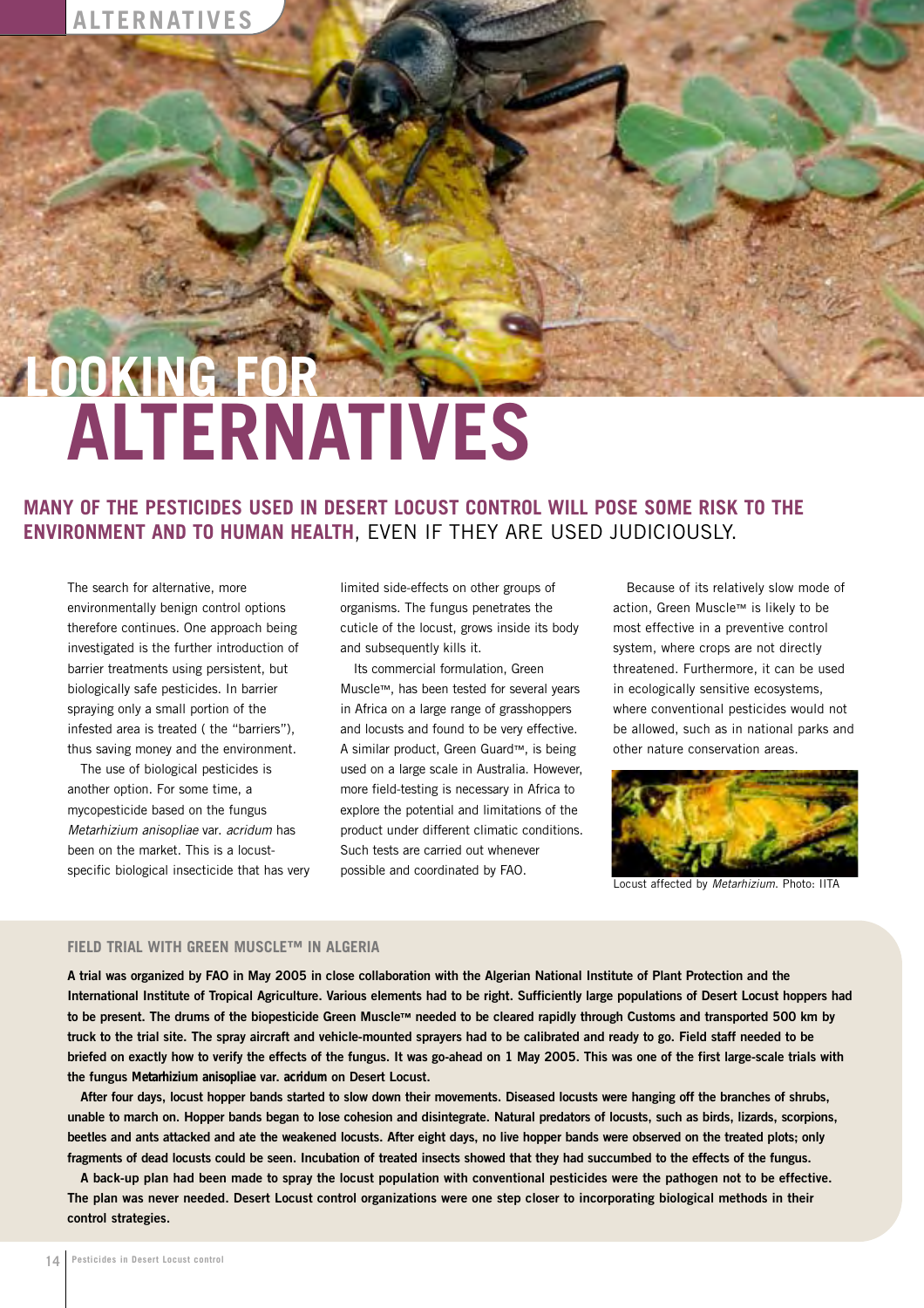





### **ACKNOWLEDGEMENTS**

This booklet is the result of a collaboration between FAO and external specialists. FAO would like to thank the Governments of the Netherlands, Japan and Germany for funding the booklet. Important contributions have been made by Harold van der Valk, Riccardo Del Castello, Keith Cressman, Annie Monard, Helena Eriksson, Mohamed Ammati, Pietro Bartoleschi and James Everts. The photos in this booklet were taken by Wim Mullié, Helena Eriksson, Keith Cressman, Joost Lahr and Marzio Marzot.

All rights reserved. Reproduction and dissemination of material in this information product for educational or other non-commercial purposes are authorized without any prior written permission from the copyright holders provided the source is fully acknowledged. Reproduction of material in this information product for resale or other commercial purposes is prohibited without written permission of the copyright holders. Applications for such permission should be addressed to the Chief, Publishing Management Service, Information Division, FAO, Viale delle Terme di Caracalla, 00100 Rome, Italy or by e-mail to copyright@fao.org

© FAO 2005